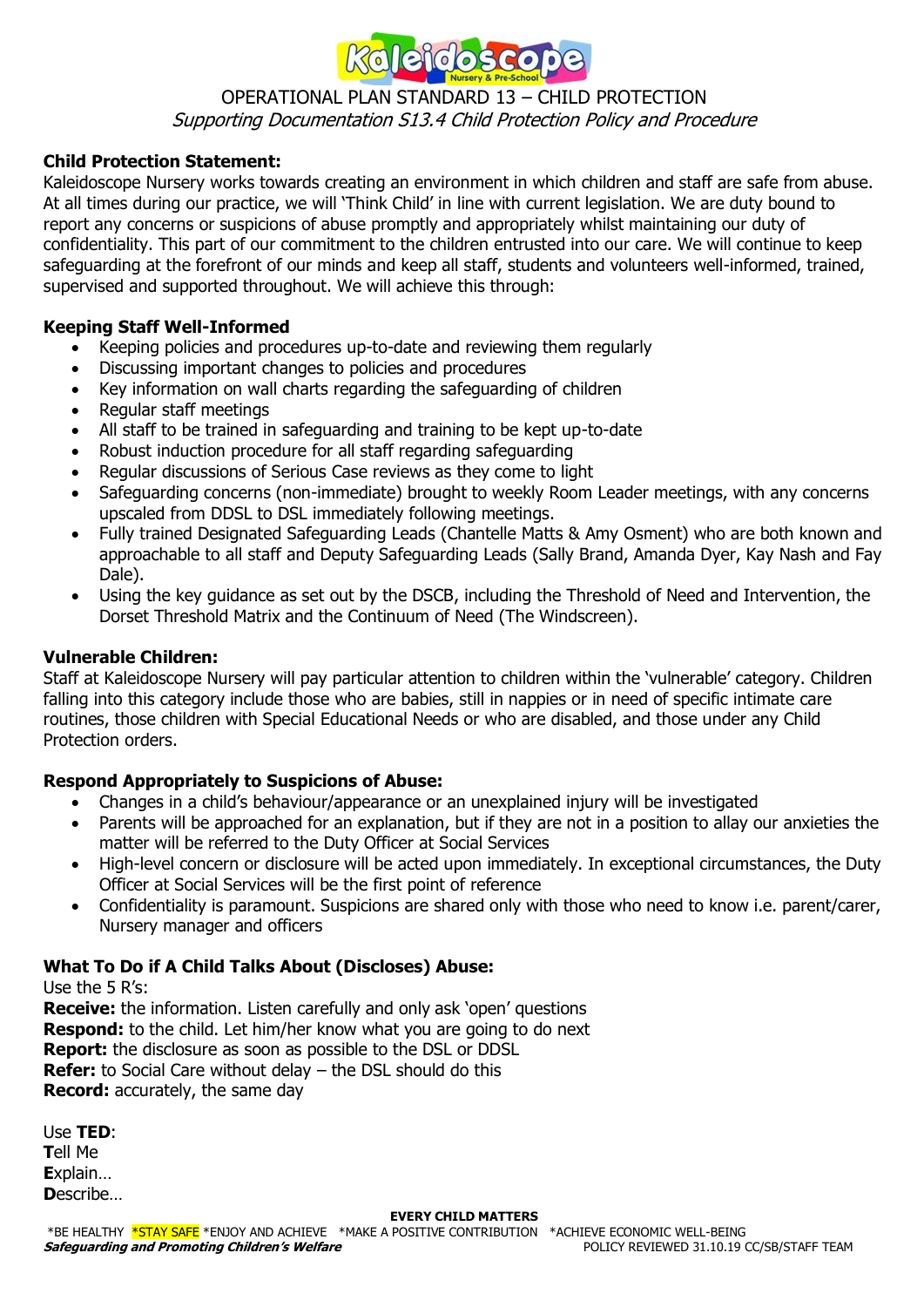

# OPERATIONAL PLAN STANDARD 13 – CHILD PROTECTION

# Supporting Documentation S13.4 Child Protection Policy and Procedure

# **Responding to Signs and Disclosures of Abuse:**

- Stay calm; listen carefully to what is said
- Find an appropriate early opportunity to explain that is likely that the information will need to be shared with others – do not promise to keep secrets
- Allow the child to continue at her/his own pace
- Ask questions for clarification only, and at all times avoid asking leading (closed) questions
- Reassure the child that they have done the right thing in telling you
- Tell them what you will do next and with whom the information will be shared
- Record in writing what was said using the child's own words as soon as possible note date, time, any names mentioned, to whom the information was given and ensure that the record is signed and dated
- Contact your Designated Safeguarding Lead, Chantelle Matts or Deputy DSL, Amy Osment or the four other named DDSL's listed above

# **Recognise Possible Signs of Abuse Relating to Neglect:**

- **Infants (Ladybirds):**
	- Failure to thrive
	- Recurrent persistent minor infections
	- Frequent attendance at hospital A&E departments
	- Unexplained bruising and marking on the body
	- Severe nappy rash
	- Developmental delays
	- Anxious, avoidant, clingy or whiny behaviour

# **Dragonflies, Kingfishers and Woodpeckers:**

- Short stature
- Language delay
- Limited attention span
- Social and emotional immaturity
- Overactive, aggressive or impulsive behaviour
- Seeks physical contact from strangers
- Health records show that they fail to put on weight or appear very thin
- Tired and lethargic
- Arriving desperate for food and eating huge amounts when available
- Noticeably hungry after the weekend
- Dressed inappropriately for the weather
- Children wearing soiled, dirty or smelly clothes

# **General:**

- Unreliable attendance at Nursery or parents late picking them up
- Parents showing signs of drink or drugs
- Untreated medical conditions
- Deterioration in children's general well-being
- Comments children make which give cause for concern

# **Recognise Possible Psychosomatic Symptoms/Behaviours Reflecting Emotional Disturbance:**

- Recurrent abdominal pain
- Headaches
- Aggressive violent behaviour
- Self harming behaviour
- Running away
- **Depression**

#### **EVERY CHILD MATTERS**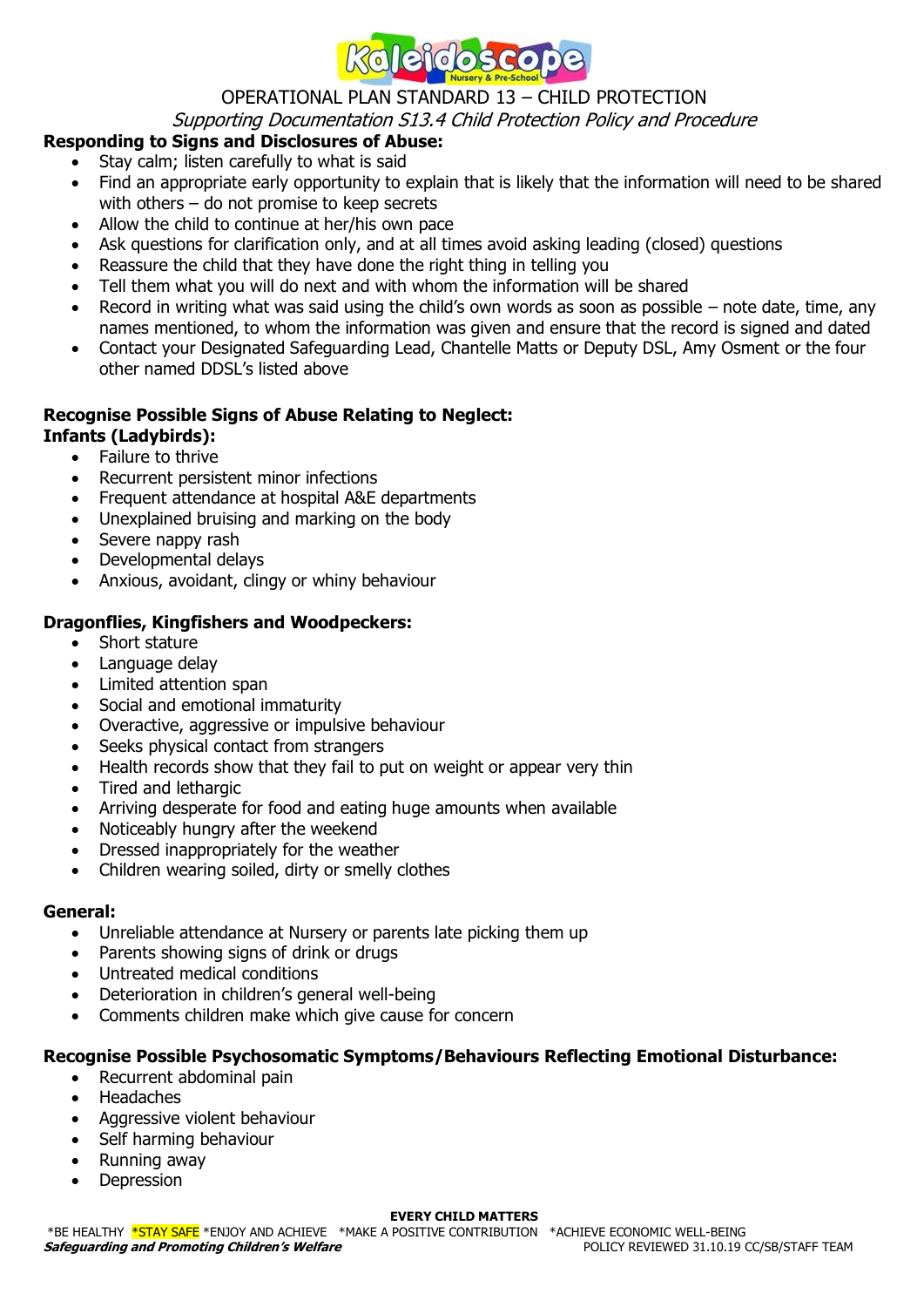

# OPERATIONAL PLAN STANDARD 13 – CHILD PROTECTION

# Supporting Documentation S13.4 Child Protection Policy and Procedure

#### **Keep Records:**

Accurate records will be kept of all disclosures, observations, conversations, telephone calls, minutes and outcomes of meetings relating to child protection issues. These will be stored confidentially in a locked filing cabinet only accessible to those involved. Records of observations are started as soon as a staff member notices something untoward, such as certain unusual patterns of behaviour, any of the signs as listed above, or they just 'have a hunch' that something isn't right. At this point, they must speak confidentially to their Designated Safeguarding Lead, and then a record can be started on the MyConcern database.

#### **Remember: It is important that everyone in the organisation is aware that the person who first encounters a case of alleged or suspected abuse is not responsible for deciding whether or not the abuse has occurred. That is a task for the professional child protection agencies, following a referral.**

#### **Making Referrals**

If we are unsure about whether or not to make a referral, or if we need guidance, we will telephone Pan-Dorset Multi-Agency Safeguarding Hub (MASH) on 01202 228866. The email address for professionals to use when sending 'Inter-agency Referrals' is MASH@dorsetcc.gov.uk.

When making referrals, we will do our best to have the following information to hand:

- The nature of the concerns
- How and why the concerns have arisen
- A timeline of events
- What appear to be the needs of the child and the family
- Whether the child will need urgent action to make him/her safe
- Full details of the child and, as far as known, the parents, carers or other significant adults

If we have a referral to make, we will contact MASH:

# **Tel: 01202 228866 Email: MASH@dorsetcc.gov.uk.**

We will maintain ongoing contact with them and operate in accordance with their guidance.

#### **Non-independently Mobile Children (NIM):**

Staff must be vigilant for NIM children within the Baby unit. NIM children are not yet crawling, cruising or walking independently. Older children in the Dragonflies or Pre-School who are not mobile because of a disability also fall under the bracket of NIM children. Staff must refer any bruising to NIM children to the management, who are then required to refer the child to a paediatrician and to the Children's Services Department who will work together to decide what further steps, if any, will need to be taken.

#### **Be Aware of the Significance of the Toxic Trio:**

Staff must be aware of the significance of the Toxic Trio, following on from Serious Case Studies of two babies in Dorset. The Toxic Trio (alcohol/drug abuse, mental health issues and domestic violence) together can prove a deadly combination for the safety of children within their home environment.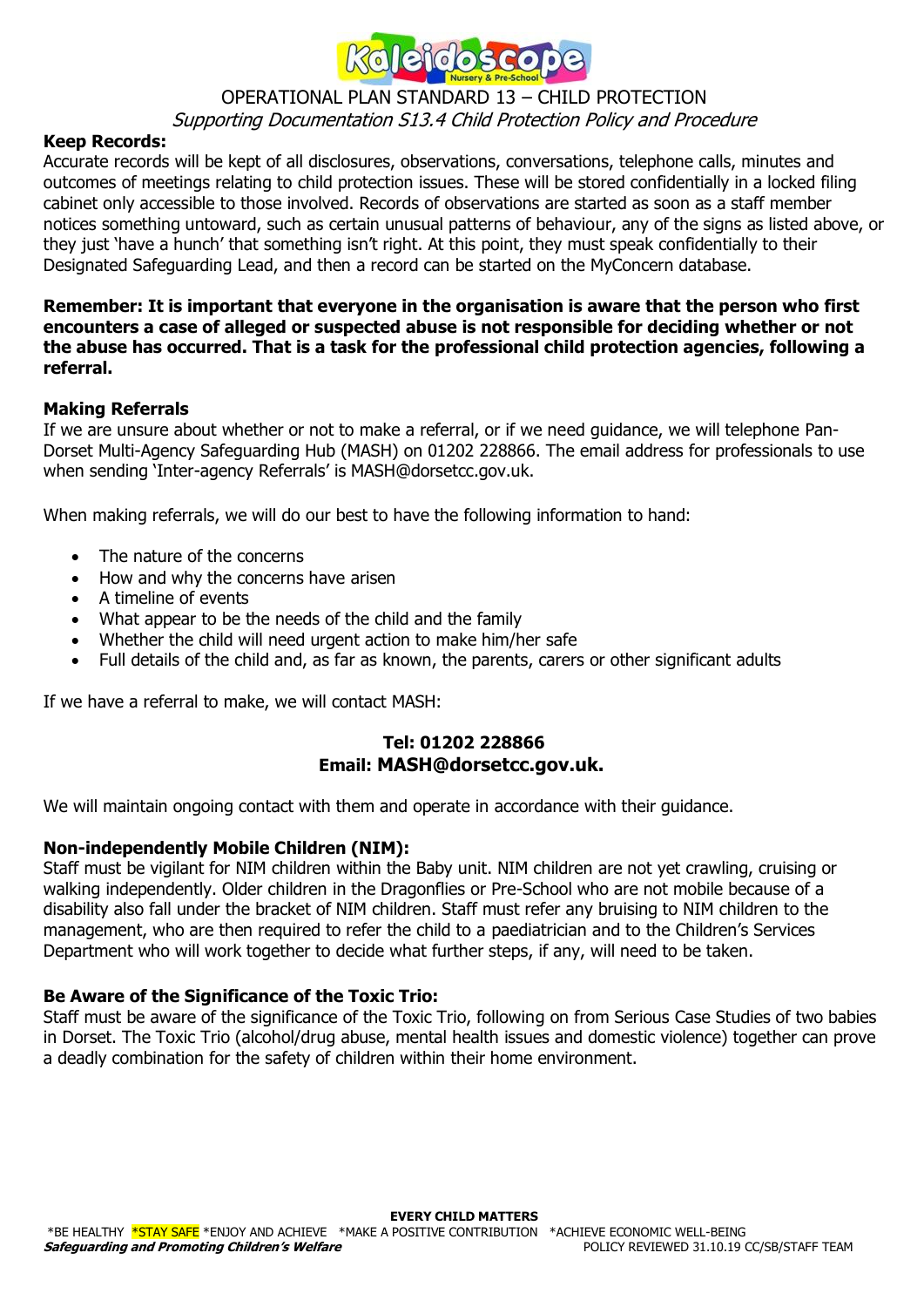

#### OPERATIONAL PLAN STANDARD 13 – CHILD PROTECTION Supporting Documentation S13.4 Child Protection Policy and Procedure

#### **Female Genital Mutilation:**

If a child has already undergone FGM and this comes to the attention of any professional working at Kaleidoscope Nursery, a referral will be made to the police by calling 101 or 999. Depending on the risk assessment, the police will link with social care or the child abuse investigation team. A strategy discussion will be convened to consider, how, where and when the procedure was performed and its implications for other female children in the family. If FGM has been undertaken in the UK or to a British National overseas after 2003, the police will investigate and prosecution will be considered.

A child who has undergone FGM will be seen as a child in need and offered services as appropriate. Medical assessment and both short term and long term therapeutic services are to be considered at the strategy meeting.

#### **If a woman has already undergone FGM**

If a woman has already undergone FGM and this comes to the attention of any professional working at Kaleidoscope Nursery, then consideration needs to be given to any child protection implications e.g. for female siblings, their children and their family members. The professional must make a referral to social care and share and document information appropriately.

If the woman is the mother of a female child or has the care of female children, professionals need to assess the potential risk to female children in the family and need to identify the most appropriate way of informing parents of the legal and health implications of FGM. This should be done in consultation with police and social care and an appropriately trained interpreter who has an understanding of FGM, the law and cultural sensitivity if required.

It is important that any concerns in relation to FGM are referred to police who will link with Children's Social Care.

If we have concerns that a girl is at risk of FGM then we will make a referral to Police via 101 who will lead and link with Children's Social Care.

As with any child protection concern a strategy meeting will be held. The specific issues to be discussed at a strategy meeting in relation to FGM would include:

- Which professional is best placed to talk to the parents;
- Whether there are likely to be language difficulties that require an interpreter;
- Risk to any siblings either now or in the future;
- Gathering information / intelligence on the person undertaking the FGM procedure;
- Immediate health needs of the child.

#### **Notification:**

The management at Kaleidoscope Nursery will inform Ofsted and the legal team of the Local Authority Designated Officer (LADO) without delay, of any allegations against adult or child, of serious harm or abuse by any person working or looking after children at the setting (whether that allegation relates to harm or abuse committed on the premises or elsewhere), and of the action taken in respect of these allegations. The management team at Kaleidoscope Nursery are aware that if they fail to disclose this information, without reasonable excuse, then they are committing an offence.